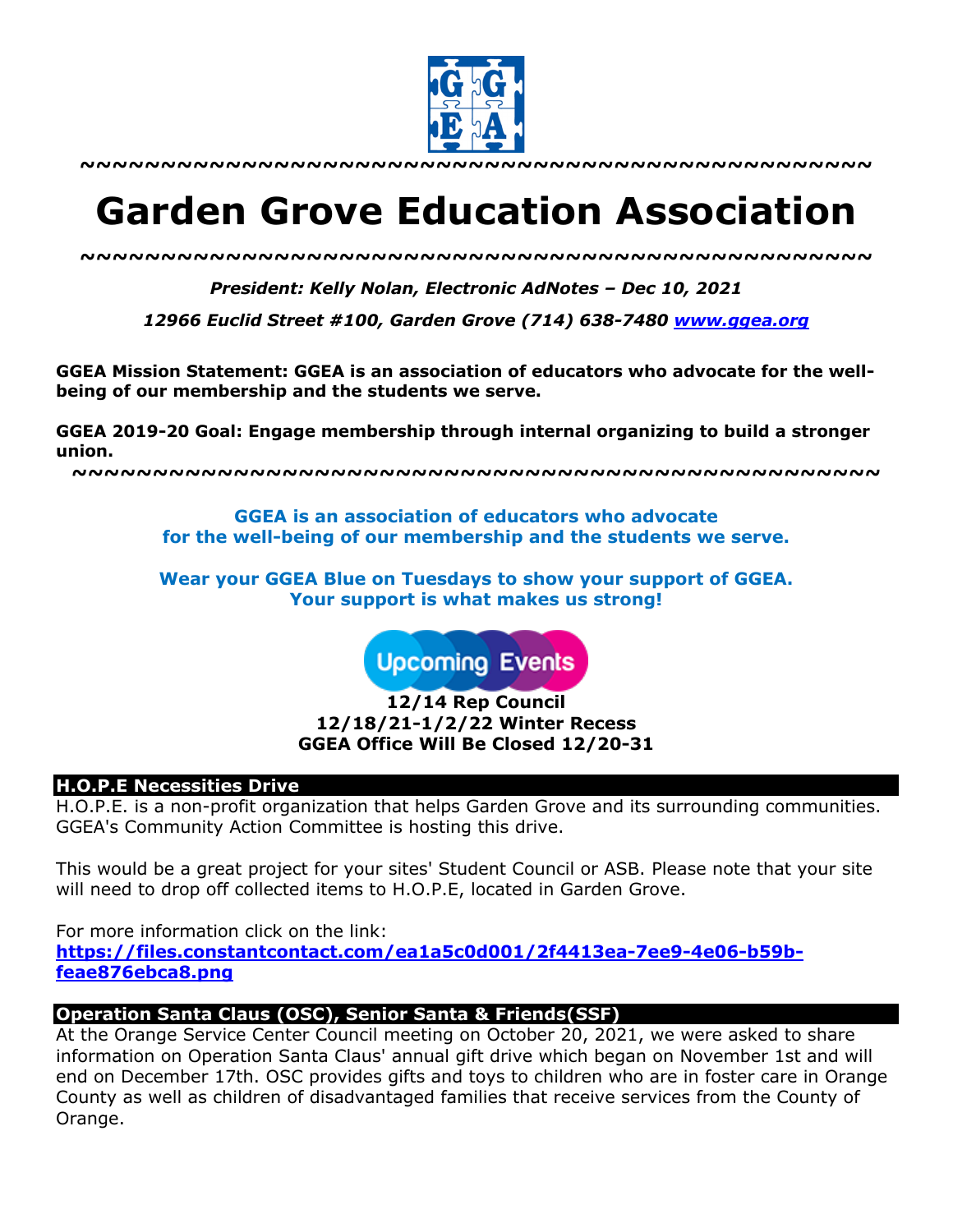The SSF provides gifts and special request items to low-income or severely disabled adults who are clients of OC Social Services and/or Health Care Agency.

You can help by donating, volunteering, or coordinating. For more information click on the link provided.

# **https://files.constantcontact.com/ea1a5c0d001/e43980a3-2a21-4ef9-b3ba-01f2ccce7c71.png**

#### **Release Day Pay**

For those of you who have already received/taken a release day or days, you will receive the additional \$150 for each contractual release day difference in your January paycheck. Any remaining contractual release days not taken will be paid out in your June paycheck.

### **Compensation In Lieu of Release Days and IEP Prep Days MOU Revision**

One of the three MOUs that were agreed upon and signed on November 18, 2021 will now be rewritten to include PK teachers.

The MOU will now read...GGUSD proposed that for the 2021-2022 school year, in lieu of release days, PK-8 teachers will receive \$350 per release day remaining. We apologize for this error. A copy of the MOU will be in next week's AdNotes.

If you have any questions regarding this revision please call the GGEA office

#### **Upcoming STRS Webinars**

If you are thinking about retiring it would be wise to attend one of these CalSTRS webinars so you don't underestimate your retirement income or expenses. **https://content.govdelivery.com/accounts/CALSTRS/bulletins/2fe784c**

### **Teacher Expenses & Tax Deductions**

The IRS has issued COVID Tax Tip 2021-169 for eligible educators who may be able to offset qualified expenses they paid in 2021 when they file their tax return in 2022. Teachers can deduct out-of-pocket classroom expenses including COVID-19 protective items. For more information click on the link below.

## **https://files.constantcontact.com/ea1a5c0d001/72d24463-f951-4add-a0c0 aac199ee105b.pdf**

### **NEA Foundation Awards**

"All current members of an NEA local affiliate or bargaining unit are eligible, including teachers, education support professionals, and higher education faculty and staff. NEA state affiliates, the Federal Education Association, and direct affiliates may each submit one nomination per year. Only nominations submitted and endorsed by one of these affiliates will be considered.

For more information click on the links below."

**https://files.constantcontact.com/ea1a5c0d001/fac2b6cc-8fef-470f-b48ad8a407597015.pdf**

**https://files.constantcontact.com/ea1a5c0d001/c2a8c7ee-b24c-4f71-9585 ab52eac9900a.pdf**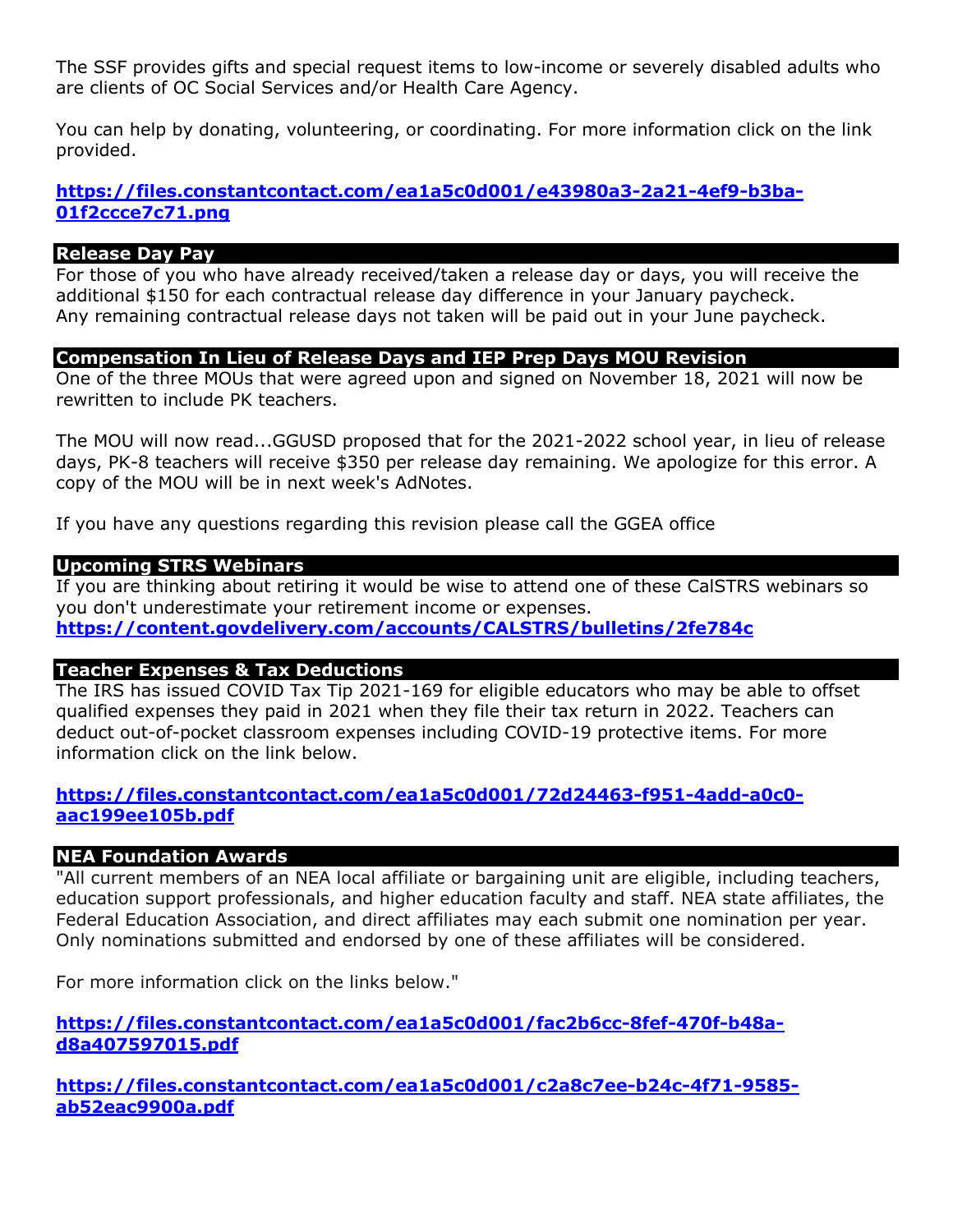# **2022 Human Rights Poster Contest**

Once again the OSCC is holding its Human Rights Poster Contest. Themes may include Ethnic Minority Issues, LGBTQ+ Issues, Women's Issues or People with Disabilities Issues. There are guidelines to submission of the posters which can be found on the link below. **All posters are due by Friday, April 1, 2022 @ noon.** We have had GGUSD students win in the past.

# **https://files.constantcontact.com/ea1a5c0d001/68b612f2-4c60-4953-8344 d6c06358215e.pdf**

# **CTA Scholarships**

2021 marks the twenty-eighth anniversary of the CTA Scholarship Program**.** Online applications are now being accepted for 2021-2022 CTA Scholarships in the following categories:

- Dependent Children
- Dependent Children in Honor of Del A. Weber (Dependent Children Attending Continuation High School/Alternative Education Programs)
- Members
- Student CTA (SCTA) in Honor of L. Gordon Bittle

To be considered by the CTA Scholarship Committee, applications must be **submitted online by Friday, January 28, 2022**. Online applications are available on the CTA website at: **www.cta.org/cta-scholarships**

If you need additional information or assistance, please contact Janeya Dawson at (650) 552- 5446 or **scholarships@cta.org**

## **CTA Conferences**

**Equity & Human Rights Conference** – March 4-6, 2022, Los Angeles Application Cut-off: January 3, 2022, at Midnight

**Good Teaching Conference South** – March 18-20, 2022, Garden Grove Application Cut-off: January 3, 2022 at Midnight

To apply for an incentive grant online visit **www.CTA.org/grants**.

# **Are you interested in attending one of the conferences listed below? Please let us know.**

CTA offers conferences to CTA members on a variety of topics to both its new and veteran educators.

GGEA offers the opportunity to attend these conferences to its committee members first, for the purpose of strengthening their committee, while allowing them to meet others and to learn about and discuss issues, ideas and work that focus on a topic of mutual concern.

Please do not register for these conferences without GGEA approval. We form interest lists for attending and will contact you with further information.

# **12/9-12 2021 2021 New Educator Weekend - Home Edition! (Virtual)**

"CTA's New Educator Weekend (NEW) is a conference for new CTA members. This NEW conference will be hosted virtually and will have a special focus for educators in their first few years of teaching but offers professional development and instruction that is useful for all educators. The conference has everything that educators need to be successful, including sessions about classroom management, creating engaging classrooms, lesson plans and ideas, connecting with your union, student loan forgiveness information, member benefits, project grants and more."

**https://www.cta.org/event/new-educator-weekend-2021-december**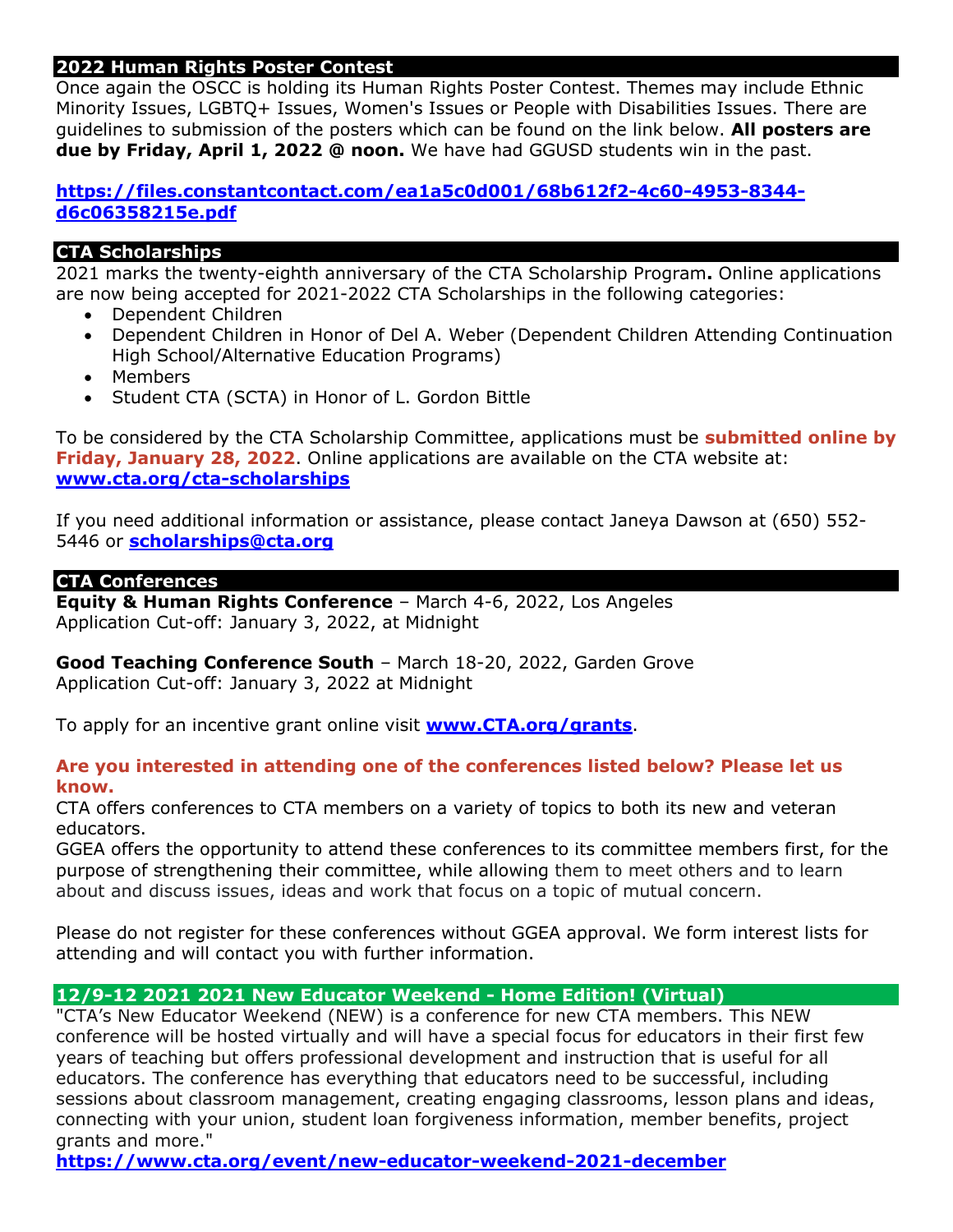# **1/21-23 2022 2022 Issues Conference**

"This conference provides an opportunity for educators from rural, urban, and ESP local areas, throughout the state, to learn, share, strategize and unite together to determine the future of public education. As members with diverse interests and multiple perspectives, don't miss this opportunity to reconnect with fellow educators, reenergize your skillset and help strategize solutions to confront the challenges we are facing together."

## **https://www.cta.org/event/issues-conference-2022**

## **3/18-22 2022. 2022 Good Teaching Conference South**

"The CTA Good Teaching Conferences continue to support excellent teaching and learning practices for classroom teachers via peer-to-peer instruction. Offering a variety of diverse workshops focused on curriculum content areas for K-12 teachers, the conferences provide opportunities for professional development and offer time to network and share ideas with colleagues and experts in the field of education. Join us on Friday for two newly updated and timely pre-conferences."

**https://www.cta.org/event/2022-gtcsouth**

## **3/4-6 2022 Equity & Human Rights Conference**

"The Equity and Human Rights Conference captures the essence in CTA's Mission Statement: to ensure that the dignity and civil rights of all children and youth are protected, and to secure a more equitable and democratic society. The conference combines speakers and workshops to provide all CTA members with a greater understanding of the issues of diversity and equity." **https://www.cta.org/event/equity-human-rights-conference-2022**

## **Evaluations**

Evaluation procedures are addressed in Article 7 of our CBA, (Collective Bargaining Agreement). As per Article 7.3, "*permanent employees shall be evaluated at least every 5 years for teachers with more than 10 full years teaching in the district and at least biennially for teachers with 3 to 10 years in the district. Non-permanent employees (temporary and probationary) shall be evaluated annually. All evaluations shall be completed no later than May 1."*

If you are a permanent employee, GGEA's Grievance Committee highly recommends scheduling your observation. By doing so you will have control of your environment and the opening and closing of your lesson. If you are being evaluated this year pursuant to the contract or principal discretion, remember these dates:

- **by October 1 - Evaluation Process Form must be submitted.**
- **by December 10 - First observation must be completed**
- **by March 15 - Employee may be given a Recommended Improvements Form.**
- **by May 1 - Evaluation conference must be held.**
- **by May 15 - Employee shall be given a written summary of the conference.**

# **California Casualty Athletics Grant**

"Give your athletes a sporting chance with a Thomas R Brown Athletics Grant. Apply to receive \$1000 for your middle/high school's team."

For more information visit **CalCasAthletics.com** for application deadlines and grant eligibility.

# **https://files.constantcontact.com/ea1a5c0d001/9f1a2dcc-d463-465f-b139 fa908e9e2e35.pdf**